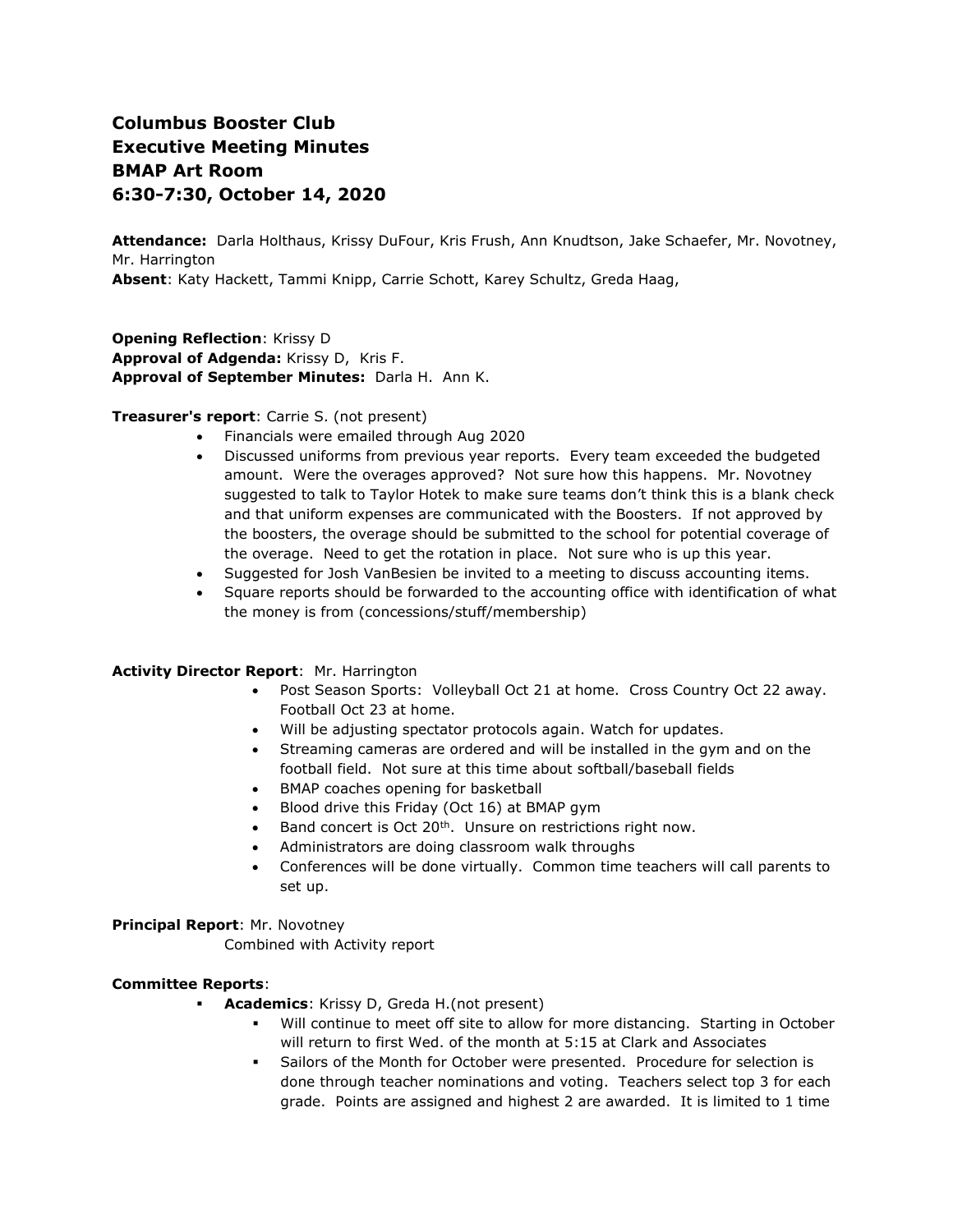as an underclassman and 1 time as an upperclassman. This is coordinated through Mr. Brandle

- Scholar recognition was completed
- **EXEC** Teachers will be presented a meal sponsored by the Academic Boosters Oct 23rd .
- **Arts**: Darla H, Ann Knutson
	- Meeting is last Wednesday of the month 6:15 in the bandroom
	- Ms. Hennings is looking at bell covers. Current estimate is \$450. Parents may want to purchase them since most students own their instruments.
	- No pop can drive yet. Looking into options
	- Kyle sent out play wish list for props, costumes etc.
	- Kyle got a quote for microphones, snakes, and mixer to use for the plays. Could be used for mass and other events. Would this be something that the school would help purchase because of this? Estimate was \$5500. Will talk with Sarah about fundraising application. Mr. Novotney said that Kyle has fundraising applications in and they will be discussing this at meetings in the next few days.
- **Alum**: Jake S-
	- Met with Josh V. to reconcile the money for the golf fundraisers. Each event netted approx. \$4000. For a total approx. \$8000
- **Athletics**: Tammi Knipp ( not present)
	- Not sure where to go with this committee due to low participation.
	- Discussed if Taylor could reach out to coaches to identify parents that may be willing or that could be approached to help represent each sport. Maybe can address this at coaches meetings?
- **Membership: Kris F** 
	- Total membership is \$2528 right now.
	- Have received several online memberships.
- **Concessions**: Karey S. (not present)
	- Knights of Columbus will be assisting with staffing of the Football playoff game October 23rd .
	- Have started assignments of the games to activities. Fall Play filled their commitment last Monday. Band is tomorrow at Volleyball and still has openings.
- **Columbus Stuff**:
	- Had sales at last 2 football games.
	- Sent out request for Columbus Cares clothes donations
	- Continue with SWAG racks
	- Katie will remain on Stuff. Still need an exec. representative.
	- Online non school approved sale upcoming.
- **Website**: Everyone.